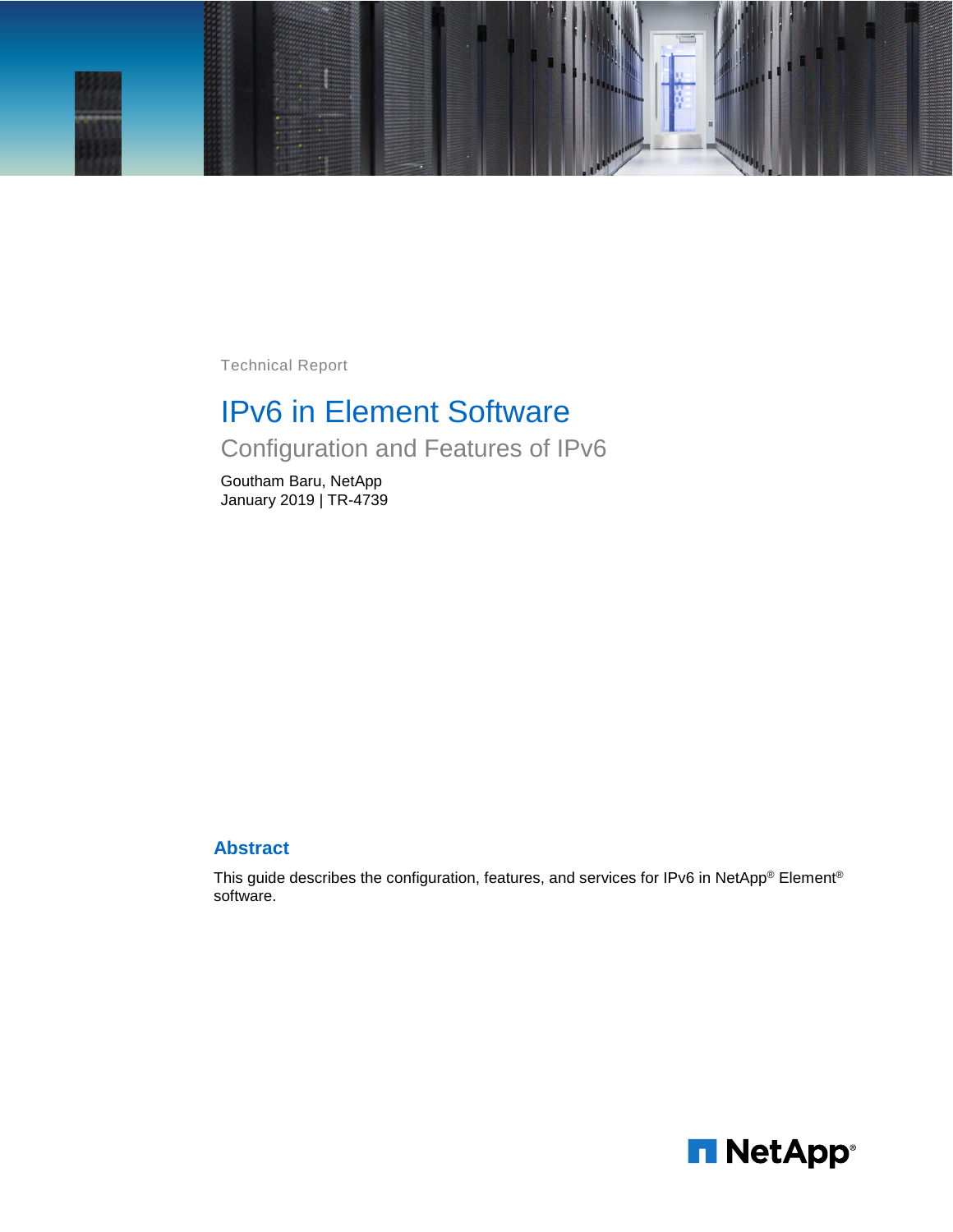#### **TABLE OF CONTENTS**

| 3 <sup>1</sup> |  |
|----------------|--|
|                |  |
|                |  |
|                |  |
|                |  |
|                |  |
|                |  |
|                |  |
|                |  |
|                |  |
|                |  |

#### **LIST OF FIGURES**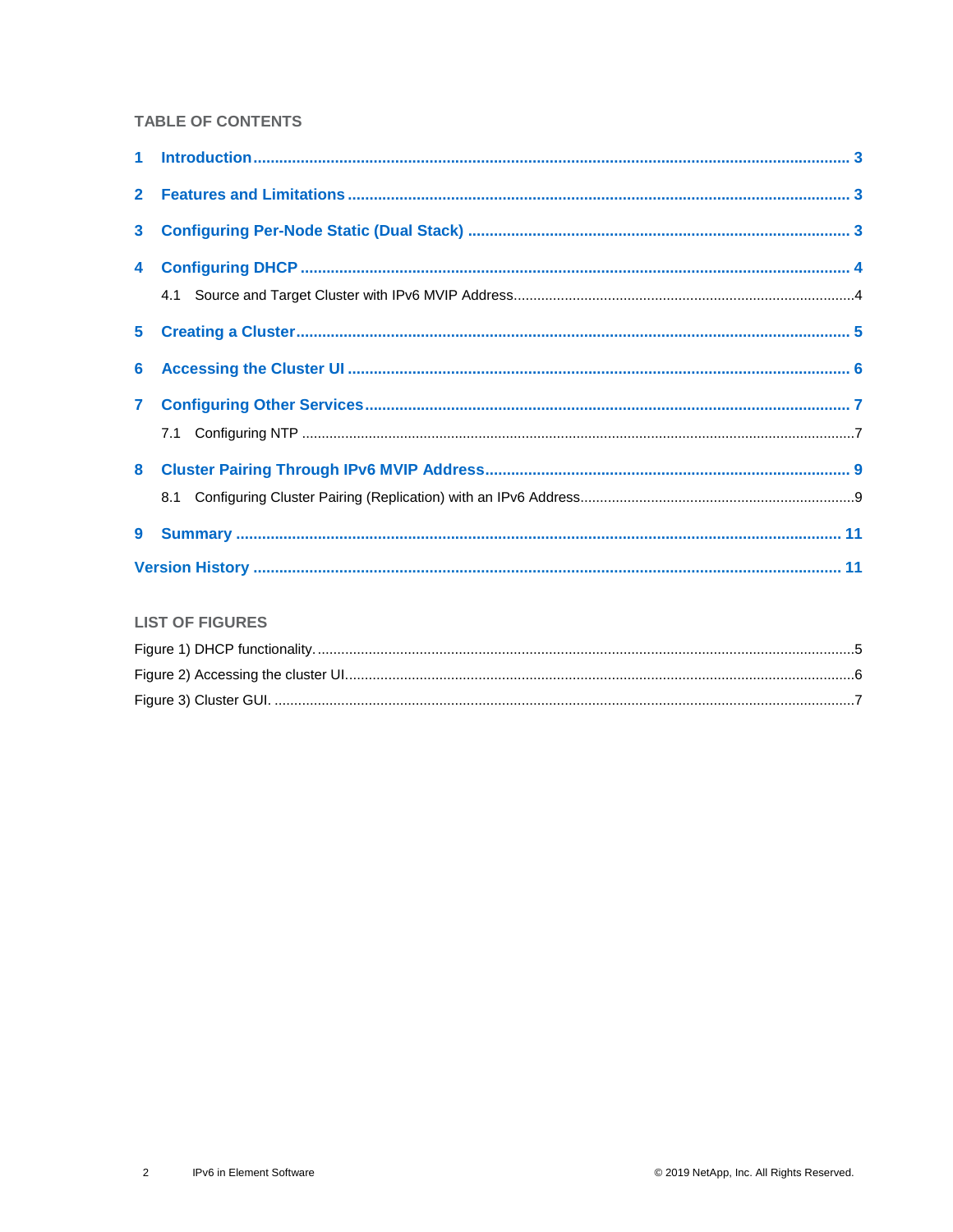### <span id="page-2-0"></span>**1 Introduction**

In some environments, IPv4 addresses are depleting rapidly because of the large number of services that are offered. As a result, it's becoming more difficult to obtain an IPv4 address. IPv6 is expected to alleviate the problem of IPv4 exhaustion because IPv6 uses 128-bit addresses. Companies can migrate to IPv6 and use various procedures to communicate between the existing IPv4 and the new IPv6 infrastructures. Dual stack configuration enables environments that are configured with both IPv4 and IPv6 addresses to coexist on a single interface. NetApp Element 11.0 supports dual stack configuration on the management interface on individual nodes and supports IPv6 for the management virtual IP address (MVIP address).

### <span id="page-2-1"></span>**2 Features and Limitations**

NetApp Element software includes the following features:

- A cluster MVIP address can be configured with either an IPv4 or an IPv6 address.
- An IPv6 address on a NetApp Element node can be configured statically and can be dynamically assigned through Dynamic Host Configuration Protocol version 6 (DHCPv6) for the initial configuration.
- DHCPv6 provides the node address, and the default gateway is obtained by using stateless address autoconfiguration (SLAAC).

Following are the limitations in Element 11.0:

- Before a node is added to a cluster, the address and the gateway must be statically defined through the per-node UI or API.
- NetApp Element 11.0 currently supports only /64 subnet.
- Configuring IPv6 on a storage virtual IP address (SVIP address) or on the individual node storage IP address is not supported.
- Replication pairing is supported only between matching MVIP address type clusters. For example, a cluster with an IPv6 MVIP address can pair only with other clusters that are configured with an IPv6 MVIP address.
- NetApp SnapMirror® replication technology, NetApp Deployment Engine (NDE), and Virtual Volumes (VVols) do not support IPv6 in Element 11.0.

### <span id="page-2-2"></span>**3 Configuring Per-Node Static (Dual Stack)**

You can configure an IPv6 address through the per-node UI or API. NetApp Element 11.0 supports dual stack configuration. Follow these steps:

1. After you install Element software 11.0, configure the static IPv6 address on individual nodes along with the gateway IP address.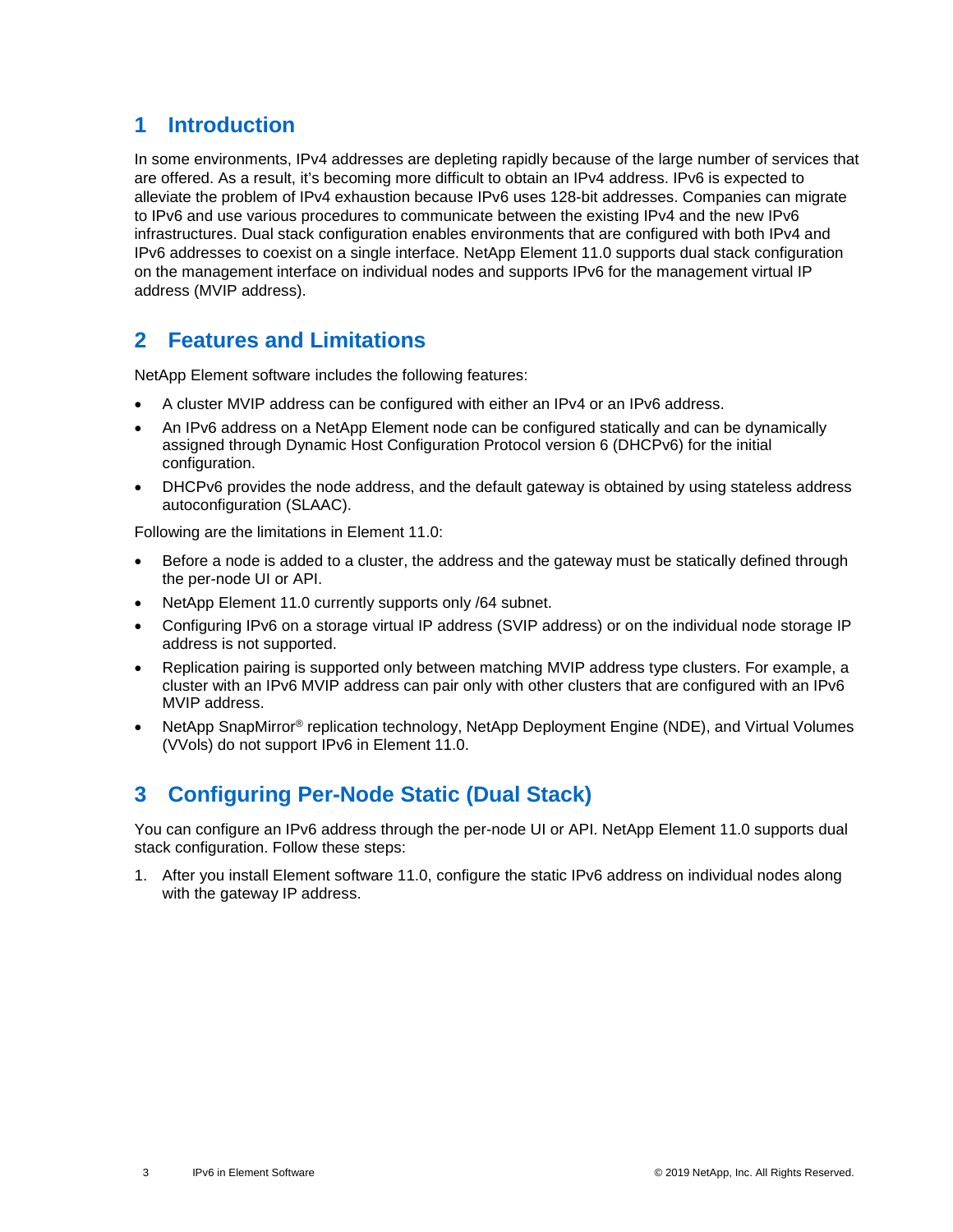|                                      | <b>Network Settings</b><br><b>Cluster Settings</b><br>Systen |
|--------------------------------------|--------------------------------------------------------------|
|                                      | Management<br>Storage                                        |
| <b>Network Settings - Management</b> |                                                              |
| Method:                              | static                                                       |
| Link Speed:                          | 1000                                                         |
| <b>IPv4 Address:</b>                 | 10.117.114.22                                                |
| IPv4 Subnet Mask:                    | 255.255.255.0                                                |
| IPv4 Gateway Address :               | 10.117.114.254                                               |
| <b>IPv6 Address:</b>                 | fd20:8b1e:b256:45a::ef                                       |
| IPv6 Gateway Address :               | fd20:8b1e:b256:45a::1                                        |
| MTU:                                 | 1500                                                         |
| <b>DNS Servers:</b>                  | 10.117.30.40, 10.116.133.40, fd20:8b1e:b256:45;              |
| Search Domains:                      | den.solidfire.net, one.den.solidfire.net, ten.den.so         |
| Bond Mode:                           | <b>ActivePassive</b>                                         |
| Status:                              | UpAndRunning                                                 |
| Virtual Network Tag:                 | 0                                                            |
| <b>Routes</b>                        |                                                              |
|                                      | $\bigoplus$ Add                                              |
|                                      | <b>Save Changes</b><br><b>Reset Changes</b>                  |

<span id="page-3-0"></span>2. Configure the IPv6 address and the IPv6 gateway on all the addresses.

### **4 Configuring DHCP**

The DHCP feature in NetApp Element software uses both SLAAC and stateful DHCP.

### <span id="page-3-1"></span>**4.1 Source and Target Cluster with IPv6 MVIP Address**

In this scenario, the DHCP router is configured to lease both IPv6 and IPv4 addresses. All the individual nodes in the cluster obtain an IPv6 address from DHCPv6. When all the nodes have been configured with an IP address, then the MVIP address of the cluster should be statically configured with either an IPv6 or an IPv4 address. The management IP addresses are configured with IPv6 and IPv4, and the storage IP addresses are configured with IPv4. The nodes obtain the IP prefix from the DHCP pool (a DHCPv6 feature). The default gateway is obtained by using certain features of the SLAAC. Both clusters can communicate with each other, and cluster pairing can be established between the clusters. See Figure 1.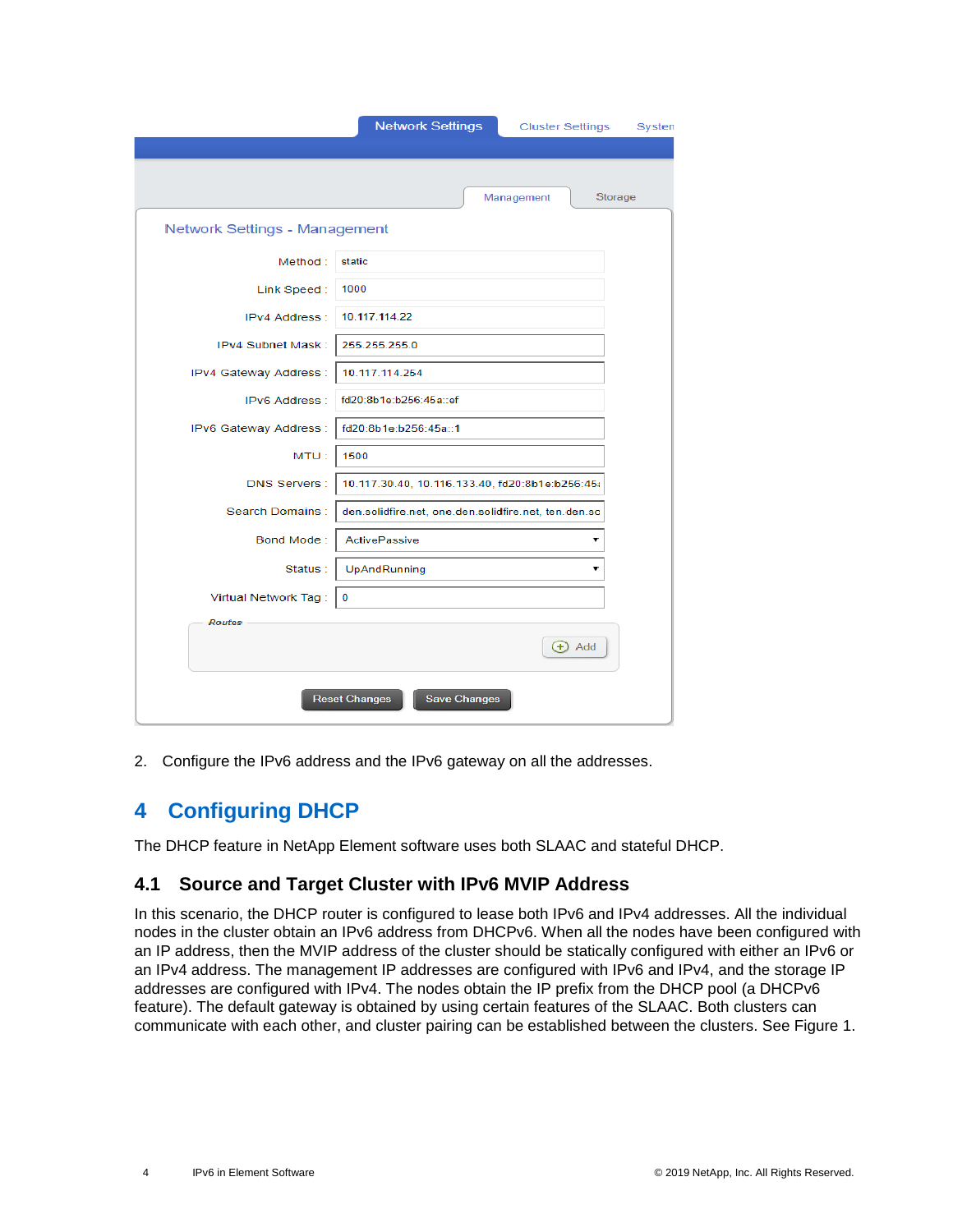<span id="page-4-1"></span>**Figure 1) DHCP functionality.**





## <span id="page-4-0"></span>**5 Creating a Cluster**

To create a cluster:

**A** 

1. Configure the name of the cluster by using the per-node configuration UI or API.

| <b>Cluster Settings</b> |            |
|-------------------------|------------|
| Role :                  | Storage    |
| Hostname:   SF-23EC     |            |
| Cluster:                | Iceman     |
| Cluster Membership:     | Active     |
| Version:                | 11.0.0.777 |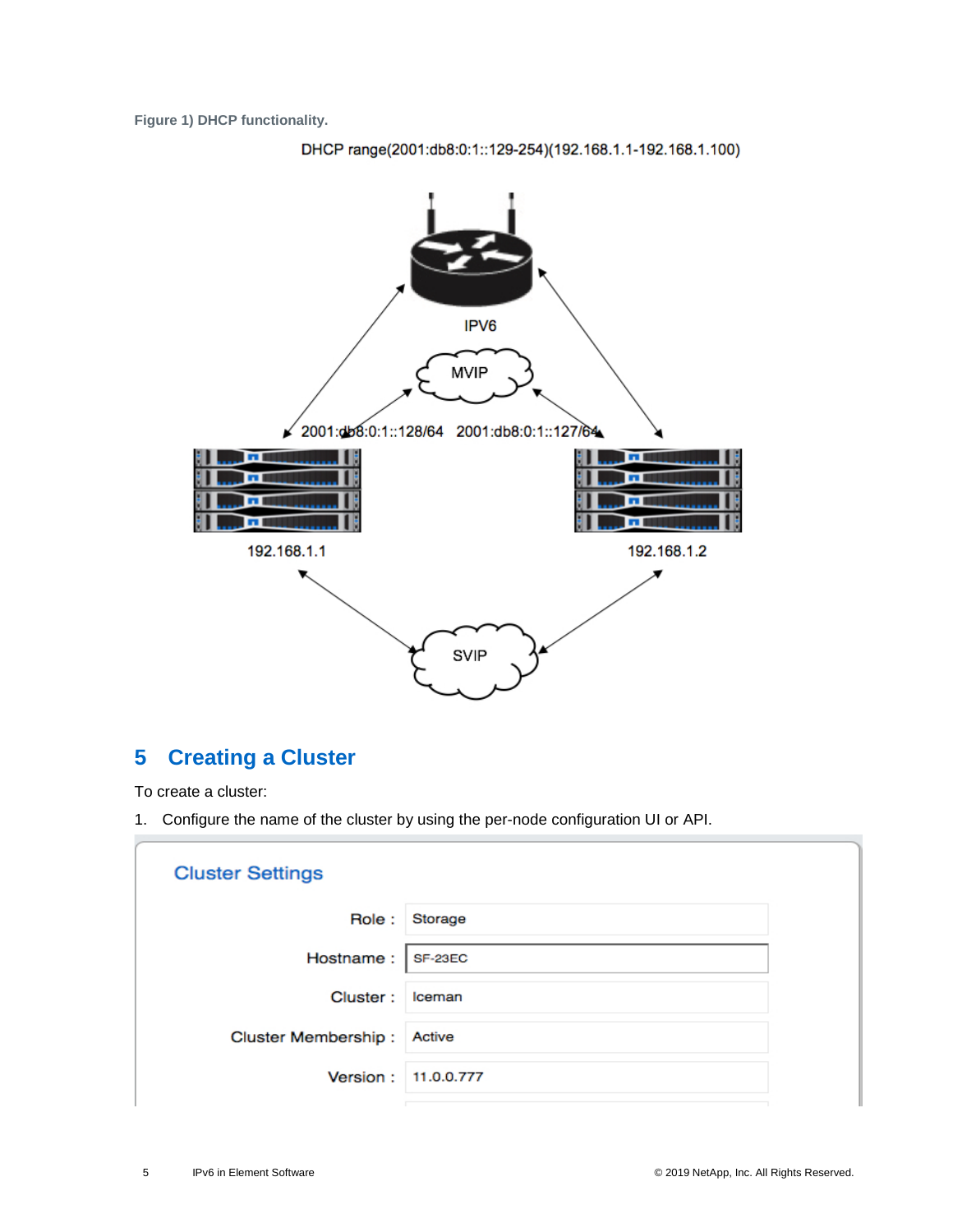2. Configure the cluster through a cluster creation API call with the MVIP cluster IP address and the SVIP cluster IP address.

| <b>Create a New Cluster</b> |                            |                                                                                |  |
|-----------------------------|----------------------------|--------------------------------------------------------------------------------|--|
| <b>Node: SF-4775</b>        |                            | Status: Searching for cluster Corsec                                           |  |
|                             | Management VIP:            | fd20:8b1e:b256:45a::a75:72a4                                                   |  |
|                             | ISCSI (Storage) VIP :      | 10.193.137.243                                                                 |  |
|                             |                            | Data Protection : Double Helix (2 replicas)                                    |  |
|                             | Create Username:           | admin                                                                          |  |
|                             | Create Password:           |                                                                                |  |
|                             | Repeat Password:           |                                                                                |  |
| <b>EULA</b>                 |                            |                                                                                |  |
| 1. DEFINITIONS              | END USER LICENSE AGREEMENT |                                                                                |  |
| functions of the Software.  |                            | 1.1. "Documentation" means technical documentation describing the features and |  |

### <span id="page-5-0"></span>**6 Accessing the Cluster UI**

You can access the cluster by using the MVIP address of the cluster. The IPv6 MVIP address of the cluster should be enclosed in brackets, as shown in [Figure](#page-5-1) 2. [Figure 3](#page-6-2) shows the GUI for the cluster.

<span id="page-5-1"></span>**Figure 2) Accessing the cluster UI.**

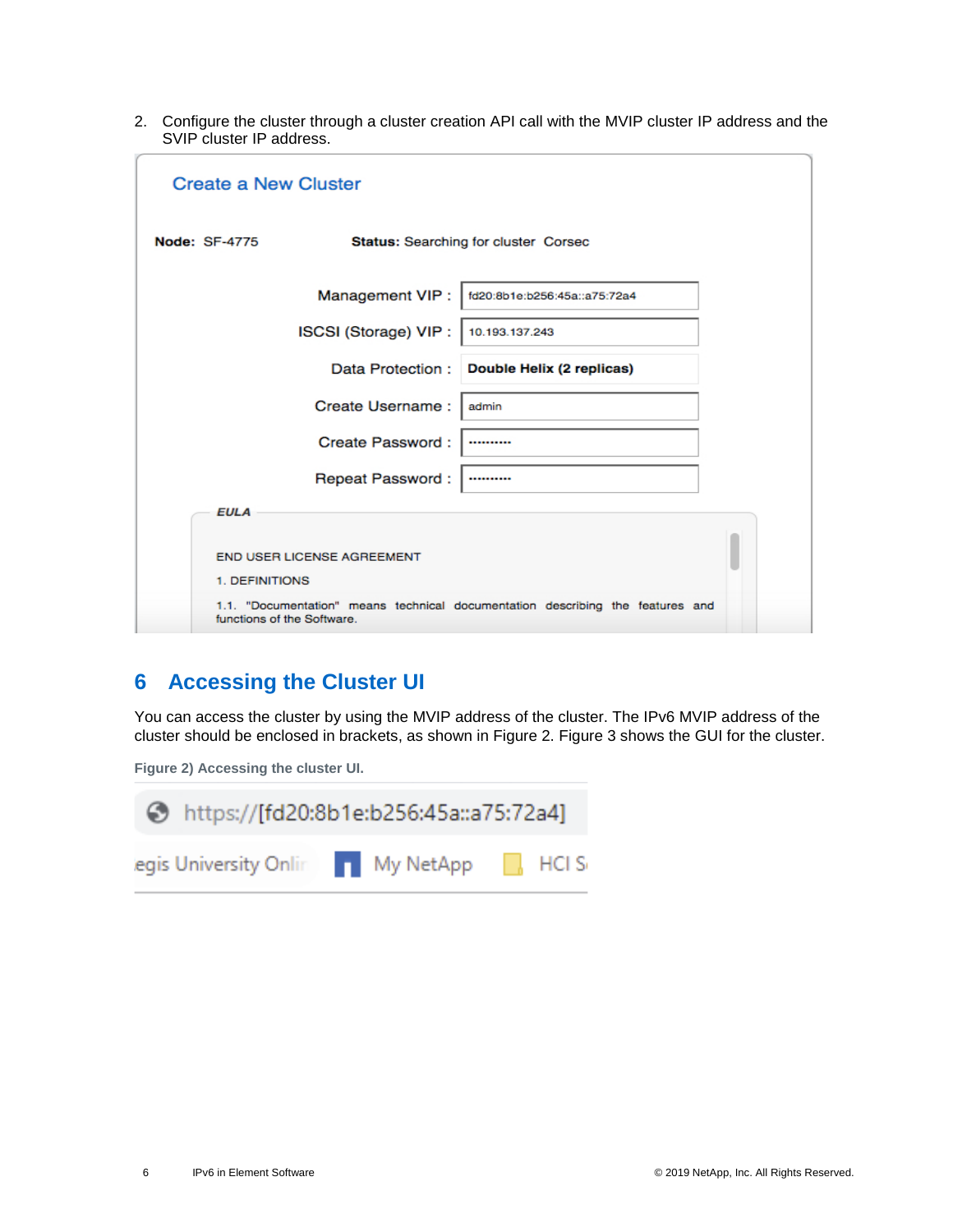#### <span id="page-6-2"></span>**Figure 3) Cluster GUI.**

| $F$ Management<br><b>n</b> NetApp<br>M Reporting                           | <b>U</b> Data Protection<br><b>E</b> Cluster<br><b>皆 Users</b> | 图 API Log<br>lipv6_cluster   |                         |
|----------------------------------------------------------------------------|----------------------------------------------------------------|------------------------------|-------------------------|
| <b>ISCSI Sessions</b><br>Overview<br>Event Log<br>Alerts                   | FC Sessions<br><b>Running Tasks</b><br>Volume Performance      |                              |                         |
| ø<br>Cluster Capacity                                                      | Cluster Input/Output<br>Ø.                                     | Cluster Health               | O                       |
| 34.6 TB<br>$1.7$ TB<br>Block Remaining<br>Metadata Remaining               | Total C Read C Write C Avg I/O Size<br>11095                   | Hardware Health              |                         |
|                                                                            | 11095                                                          | <b>Failed Drives</b>         | $\mathbf{0}$            |
| Block Storage 0 B / 34.6 TB                                                |                                                                | <b>Available Drives</b>      | $\mathbf 0$             |
| <b>SHE SHE SHE</b>                                                         | 11098                                                          | Pending Nodes                | $\overline{\mathbf{0}}$ |
| Metadata 0 B / 1.7 TB                                                      | 01095                                                          | Hardware Alerts              | $\mathbf{0}$            |
| Provisioned 0 B / 1.1 PB                                                   | 010PS<br>03:05:15                                              | Capacity Health              |                         |
| Cluster Information<br>ø                                                   | ø<br>Throughput                                                | Block Capacity Fullness      | Healthy                 |
| Cluster Name<br>ipv6_cluster                                               | <b>O</b> Total <b>D</b> Read <b>O</b> Write                    | Block Capacity until Warning | 23.8 TB                 |
| Storage IP (SVIP)<br>10.117.115.170                                        | 1.0/x                                                          | Metadata Capacity Fullness   | Healthy                 |
| Management IP (MVIP)<br>fd20:8b1e:b256:45a::a75:72a4<br>SVIP VLAN Tag<br>0 | $1.01$ s                                                       | Metadata Capacity until Full | 1.7 TB                  |
| MVIP VLAN Tag<br>0                                                         | 1.8/s                                                          | Cluster Security             |                         |
| Node Count<br>4 - SF9605<br>Cluster 4k IOPS<br>200,000                     |                                                                | Encryption at Rest           | Disabled                |
| Element OS Version<br>11.0.0.778                                           | 0.8/s                                                          | LDAP.                        | Disabled                |
| Volume Count<br>$^{\circ}$                                                 | 0.01x<br>03(05:15)                                             |                              |                         |
| <b>ISCSI Sessions</b><br>27.<br>$\overline{\phantom{a}}$                   |                                                                |                              |                         |
| $\mathbb{C}^*$<br>Cluster Efficiency                                       | Performance Utilization<br>ø.                                  | Provisioned IOPs             | $\circ$                 |
|                                                                            | Performance<br>119%                                            |                              |                         |
| 1.00x                                                                      | 100%                                                           | Minimum IOPs                 |                         |

## <span id="page-6-0"></span>**7 Configuring Other Services**

NetApp Element IPv6 supports other services, such as Network Time Protocol (NTP), SNMP, and Advanced Disk Partitioning (ADP).

### <span id="page-6-1"></span>**7.1 Configuring NTP**

To configure NTP in NetApp Element software:

1. Click the Cluster tab and select Settings.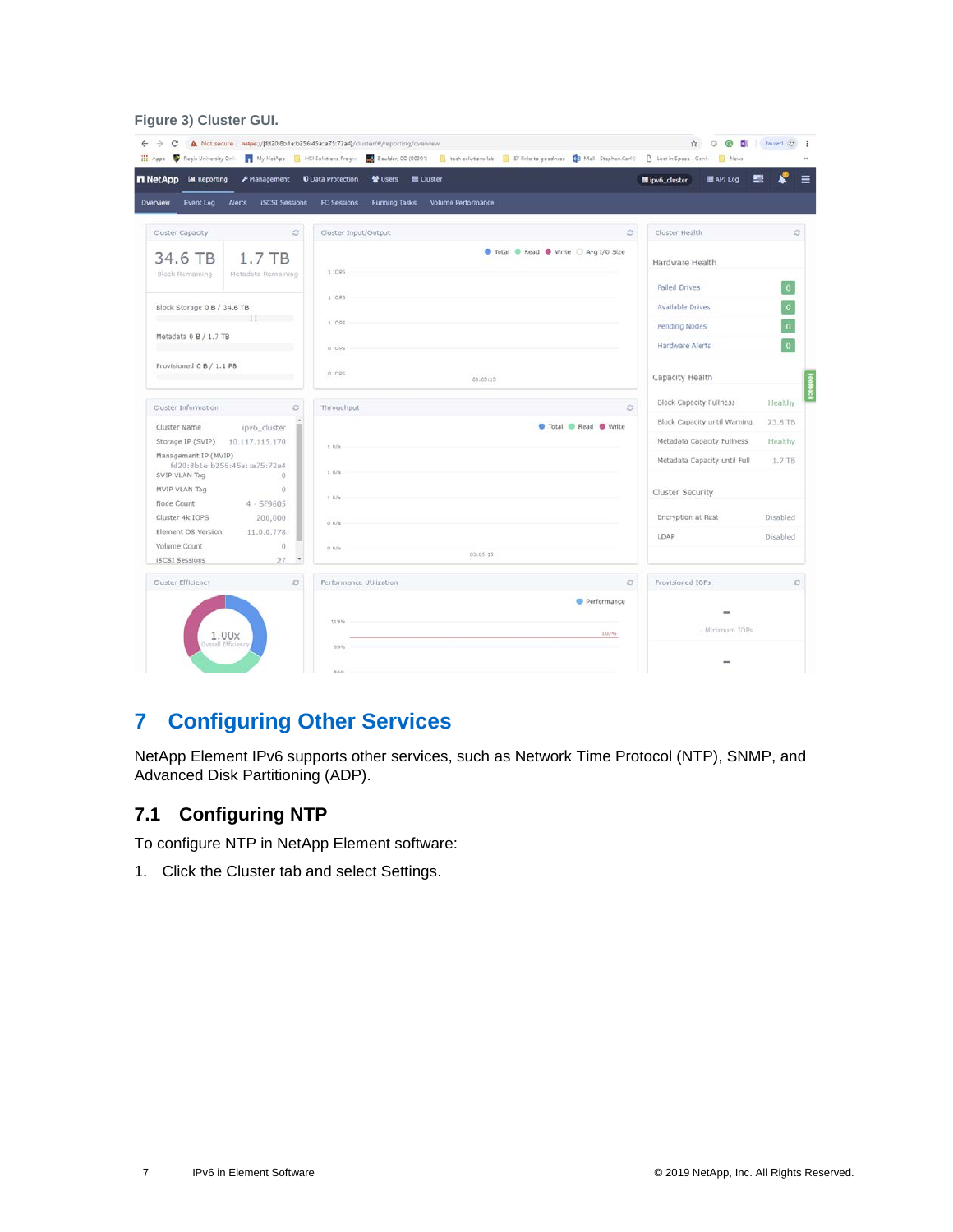| <b>n</b> NetApp |             | <b>ILL</b> Reporting | Management                            |              | <b>U</b> Data Protection                                               |         | 월 Users | <b>E</b> Cluster |  | <b>IE Corsec</b> | E API Log | 畺 | $\equiv$ |
|-----------------|-------------|----------------------|---------------------------------------|--------------|------------------------------------------------------------------------|---------|---------|------------------|--|------------------|-----------|---|----------|
| <b>Settings</b> | <b>SNMP</b> | <b>LDAP</b>          | <b>Drives</b>                         | <b>Nodes</b> | FC Ports                                                               | Network |         |                  |  |                  |           |   |          |
|                 |             |                      | <b>Encryption at Rest</b>             |              |                                                                        |         |         |                  |  |                  |           |   |          |
|                 |             |                      |                                       |              | Encryption at Rest is currently disabled. Would you like to enable it? |         |         |                  |  |                  |           |   |          |
|                 |             |                      | <b>Enable Encryption at Rest</b>      |              |                                                                        |         |         |                  |  |                  |           |   |          |
|                 |             |                      | <b>Network Time Protocol Settings</b> |              |                                                                        |         |         |                  |  |                  |           |   | Feedback |
|                 |             |                      |                                       |              |                                                                        |         |         |                  |  |                  |           |   |          |
|                 |             | Server               |                                       |              |                                                                        |         |         |                  |  |                  |           |   |          |
|                 |             | Server               |                                       |              |                                                                        |         |         |                  |  |                  |           |   |          |
|                 |             | Server               |                                       |              |                                                                        |         |         |                  |  |                  |           |   |          |
|                 |             | Server               |                                       |              |                                                                        |         |         |                  |  |                  |           |   |          |

2. Configure the NTP server IP address in the Network Time Protocol Settings and save your changes.

| 2610:20:6f97:97::4 |  |  |  |
|--------------------|--|--|--|
|                    |  |  |  |
|                    |  |  |  |
|                    |  |  |  |
|                    |  |  |  |
|                    |  |  |  |
|                    |  |  |  |

3. Check the response for the API request on the cluster GUI.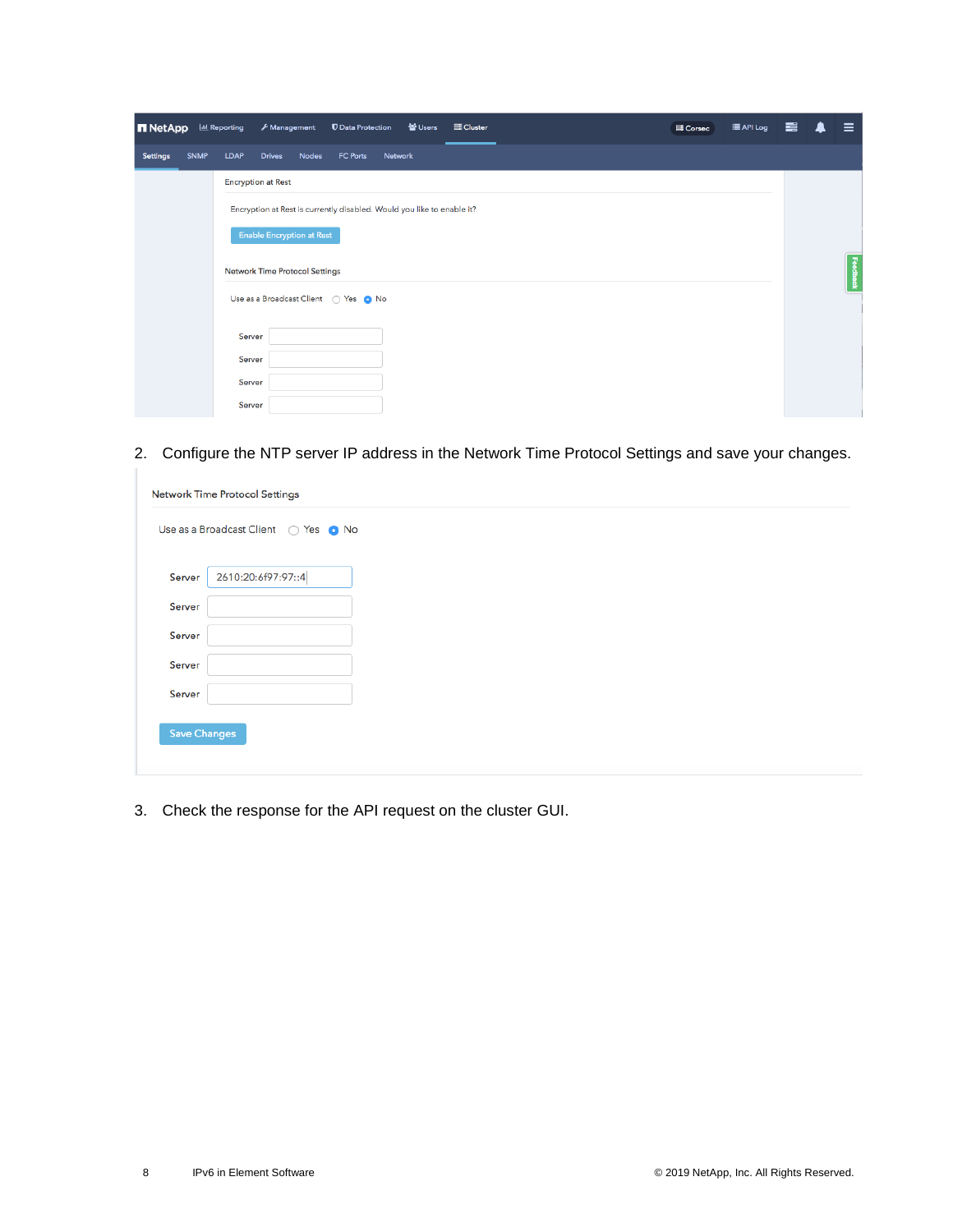

4. The configuration of SNMP and active directory services remains the same.

**Note:** IPv6 is supported in OpenStack Cinder deployment.

## <span id="page-8-0"></span>**8 Cluster Pairing Through IPv6 MVIP Address**

You can set up cluster pairing by using the IPv6 management address.

### <span id="page-8-1"></span>**8.1 Configuring Cluster Pairing (Replication) with an IPv6 Address**

Follow these steps:

- 1. Select the Data Protection tab in the cluster GUI.
- 2. Select the Pair Cluster option.
- 3. Enter the IPv6 address of the destination cluster and click Complete Pairing.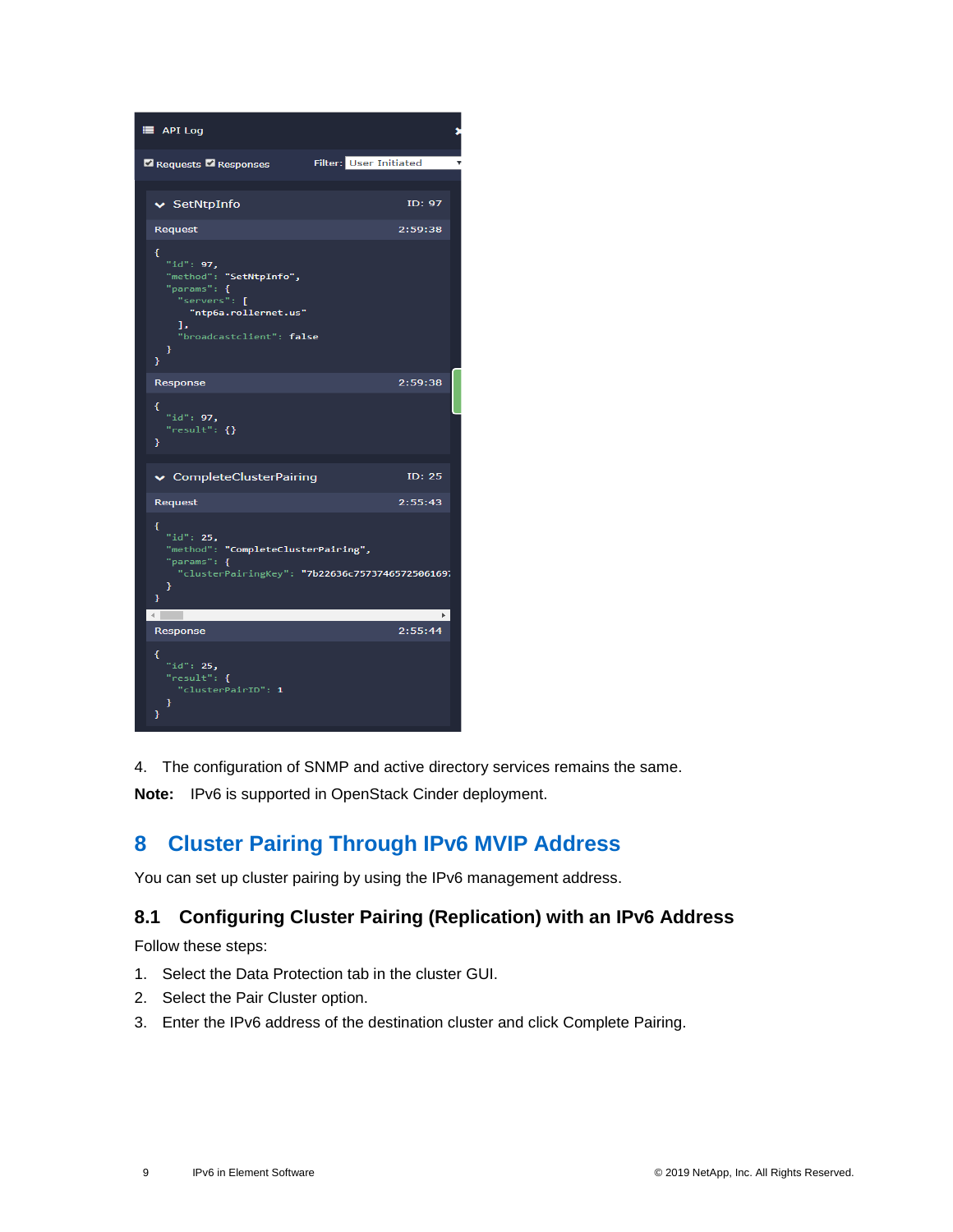

### 4. Check the paired clusters.

| <b>n</b> NetApp  | <b>III</b> Reporting   | F Management     | <b>U</b> Data Protection       | ₩ Users                          | 를 Cluster     |                            | <b>E</b> API Log | 喜 |              | $\equiv$ |
|------------------|------------------------|------------------|--------------------------------|----------------------------------|---------------|----------------------------|------------------|---|--------------|----------|
| <b>Snapshots</b> | <b>Group Snapshots</b> | <b>Schedules</b> | <b>Cluster Pairs</b>           | <b>Volume Pairs</b>              |               |                            |                  |   |              |          |
| $T$ Filter       |                        |                  |                                |                                  |               |                            | 0 Selected       | Ø | Pair Cluster |          |
| ID               | Remote Cluster Name    |                  | Remote MVIP                    |                                  | <b>Status</b> | <b>Replicating Volumes</b> | <b>UUID</b>      |   | Actions      |          |
| $\mathbf{1}$     | v6_sanity              |                  | fd20:8b1e:b256:45a::a75:72aa @ |                                  | Connected     | $\overline{0}$             | 249e6070         |   | ¢            |          |
|                  |                        |                  |                                | Showing 1 - 1 of 1 Cluster Pairs |               |                            |                  |   |              |          |
|                  |                        |                  |                                |                                  |               |                            |                  |   |              | Feedback |
|                  |                        |                  |                                |                                  |               |                            |                  |   |              |          |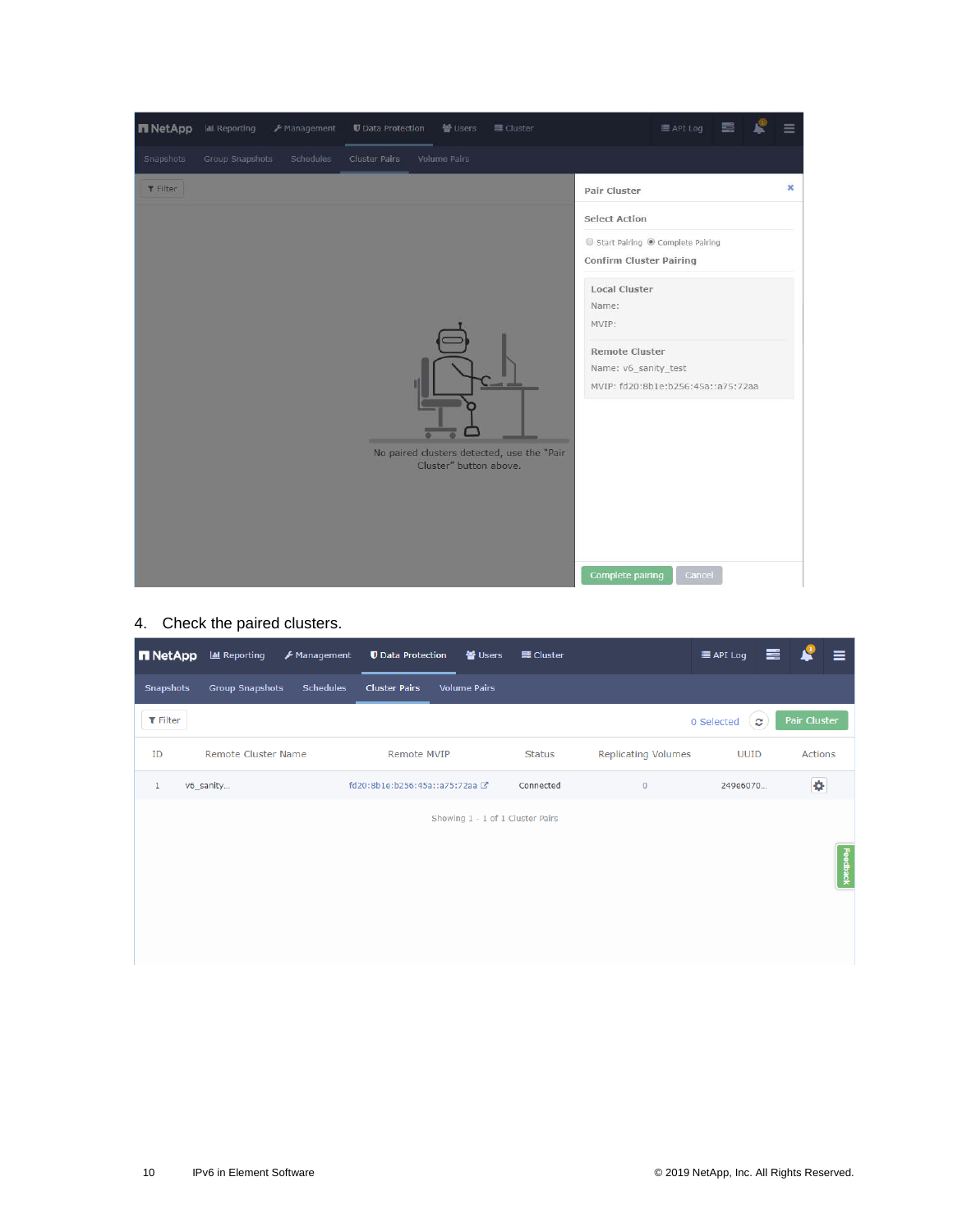### <span id="page-10-0"></span>**9 Summary**

NetApp Element software provides limited support for IPv6 configuration. Dual stack configuration supports functioning between legacy infrastructure and the latest infrastructure.

## <span id="page-10-1"></span>**Version History**

| <b>Version</b> | Date         | Document Version History |
|----------------|--------------|--------------------------|
| Version 1.0    | January 2019 | Initial release          |